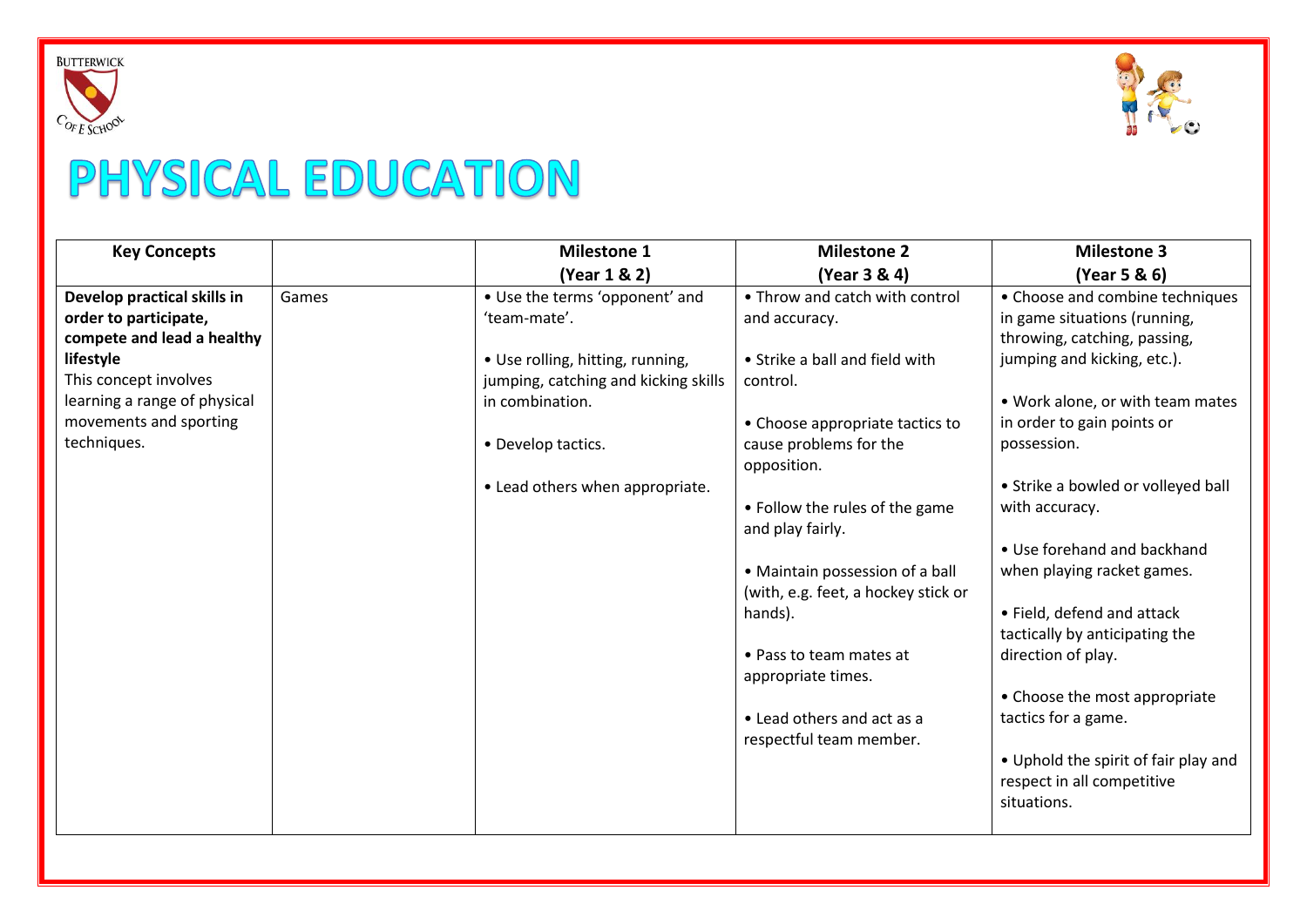



| $V_t$ SCHU |            |                                |                                                                   | $\sim$                            |
|------------|------------|--------------------------------|-------------------------------------------------------------------|-----------------------------------|
|            |            |                                |                                                                   | • Lead others when called upon    |
|            |            |                                |                                                                   | and act as a good role model      |
|            |            |                                |                                                                   | within a team.                    |
|            | Dance      | • Copy and remember moves and  | • Plan, perform and repeat                                        | • Compose creative and            |
|            |            | positions.                     | sequences.                                                        | imaginative dance sequences.      |
|            |            | • Move with careful control    | • Move in a clear, fluent and                                     | • Perform expressively and hold a |
|            |            | and coordination.              | expressive manner.                                                | precise and strong body posture.  |
|            |            | • Link two or more actions to  | • Refine movements into                                           | • Perform and create complex      |
|            |            | perform a sequence.            | sequences.                                                        | sequences.                        |
|            |            | • Choose movements to          | • Create dances and movements                                     | • Express an idea in original and |
|            |            | communicate a mood, feeling or | that convey a definite idea.                                      | imaginative ways.                 |
|            |            | idea.                          |                                                                   |                                   |
|            |            |                                | • Change speed and levels within                                  | . Plan to perform with high       |
|            |            |                                | a performance.                                                    | energy, slow grace or other       |
|            |            |                                |                                                                   | themes and maintain               |
|            |            |                                | • Develop physical strength and<br>suppleness by practising moves | this throughout a piece.          |
|            |            |                                | and stretching.                                                   | • Perform complex moves that      |
|            |            |                                |                                                                   | combine strength and stamina      |
|            |            |                                |                                                                   | gained through gymnastics         |
|            |            |                                |                                                                   | activities (such as cartwheels or |
|            |            |                                |                                                                   | handstands).                      |
|            | Gymnastics | • Copy and remember actions.   | • Plan, perform and repeat                                        | • Create complex and well-        |
|            |            |                                | sequences.                                                        | executed sequences that include a |
|            |            | • Move with some control and   |                                                                   | full range of movements           |
|            |            | awareness of space.            | • Move in a clear, fluent and<br>expressive manner.               | including:                        |
|            |            | • Link two or more actions to  |                                                                   |                                   |
|            |            |                                |                                                                   | • travelling                      |
|            |            | make a sequence.               | • Refine movements into                                           |                                   |
|            |            |                                | sequences.                                                        | • balances                        |
|            |            |                                |                                                                   |                                   |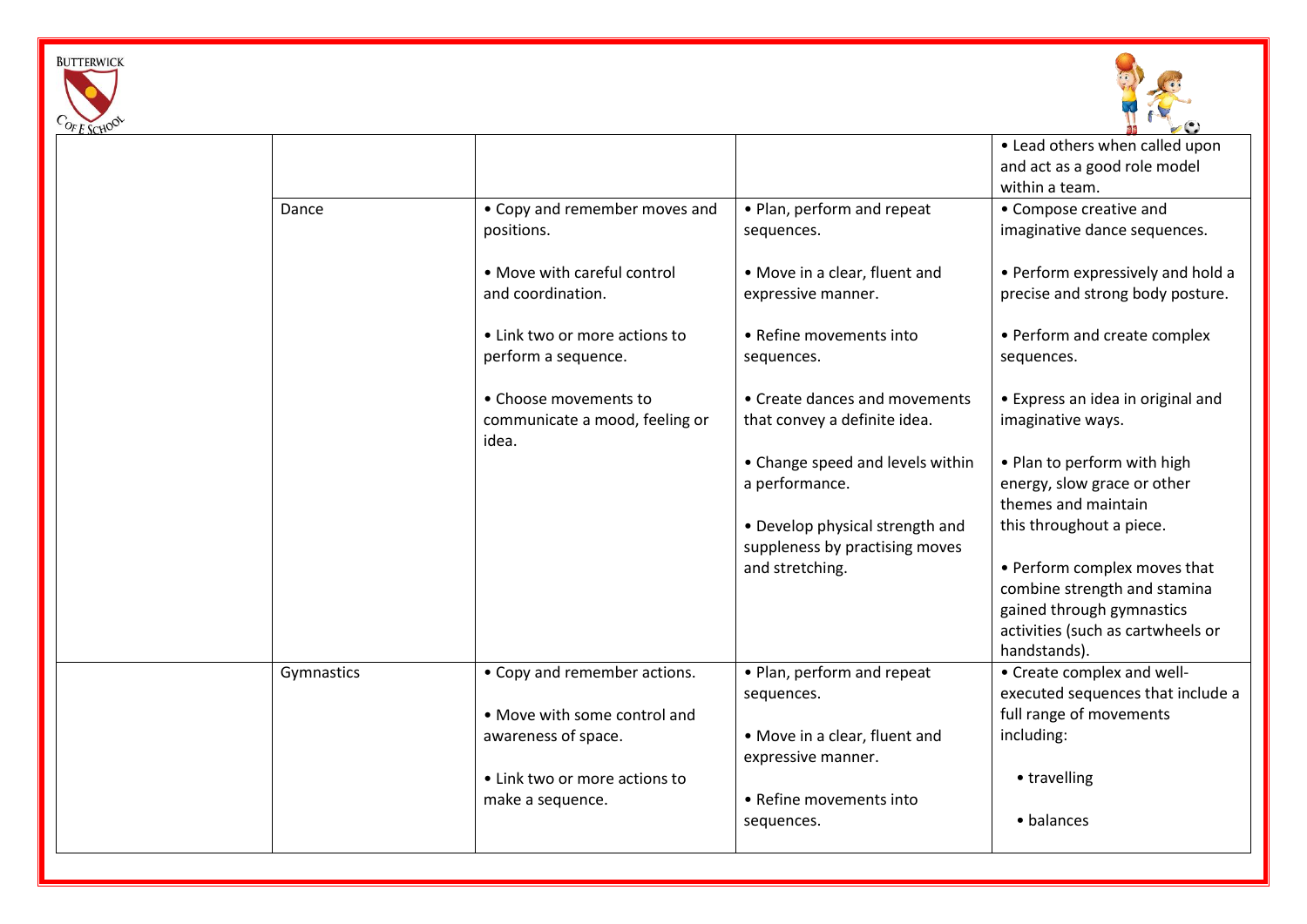



| $45$ SCHO |                                    |                                    |                                     |
|-----------|------------------------------------|------------------------------------|-------------------------------------|
|           | • Show contrasts (such as          | • Show changes of direction,       | • swinging                          |
|           | small/tall, straight/curved and    | speed and level during a           |                                     |
|           | wide/narrow).                      | performance.                       | • springing                         |
|           |                                    |                                    |                                     |
|           |                                    |                                    |                                     |
|           | • Travel by rolling forwards,      | • Travel in a variety of ways,     | • flight                            |
|           | backwards and sideways.            | including flight, by transferring  |                                     |
|           |                                    | weight to generate power           | • vaults                            |
|           | • Hold a position whilst balancing | in movements.                      |                                     |
|           |                                    |                                    |                                     |
|           | on different points of the body.   |                                    | • inversions                        |
|           |                                    | • Show a kinesthetic sense in      |                                     |
|           | • Climb safely on equipment.       | order to improve the placement     | • rotations                         |
|           |                                    | and alignment of body parts (e.g.  |                                     |
|           | • Stretch and curl to develop      | in balances experiment to find out | • bending, stretching and           |
|           | flexibility.                       | how to get the centre of           |                                     |
|           |                                    |                                    | twisting                            |
|           |                                    | gravity successfully over base and |                                     |
|           | • Jump in a variety of ways and    | organise body parts to create an   | • gestures                          |
|           | land with increasing control and   | interesting body shape).           |                                     |
|           | balance.                           |                                    | · linking skills.                   |
|           |                                    | • Swing and hang from equipment    |                                     |
|           |                                    | safely (using hands).              |                                     |
|           |                                    |                                    | . Hold shapes that are strong,      |
|           |                                    |                                    | fluent and expressive.              |
|           |                                    |                                    |                                     |
|           |                                    |                                    | • Include in a sequence set pieces, |
|           |                                    |                                    | choosing the most appropriate       |
|           |                                    |                                    |                                     |
|           |                                    |                                    | linking elements.                   |
|           |                                    |                                    |                                     |
|           |                                    |                                    | • Vary speed, direction, level and  |
|           |                                    |                                    | body rotation during floor          |
|           |                                    |                                    | performances.                       |
|           |                                    |                                    |                                     |
|           |                                    |                                    |                                     |
|           |                                    |                                    | • Practise and refine the           |
|           |                                    |                                    | gymnastic techniques used in        |
|           |                                    |                                    | performances (listed above).        |
|           |                                    |                                    |                                     |
|           |                                    |                                    |                                     |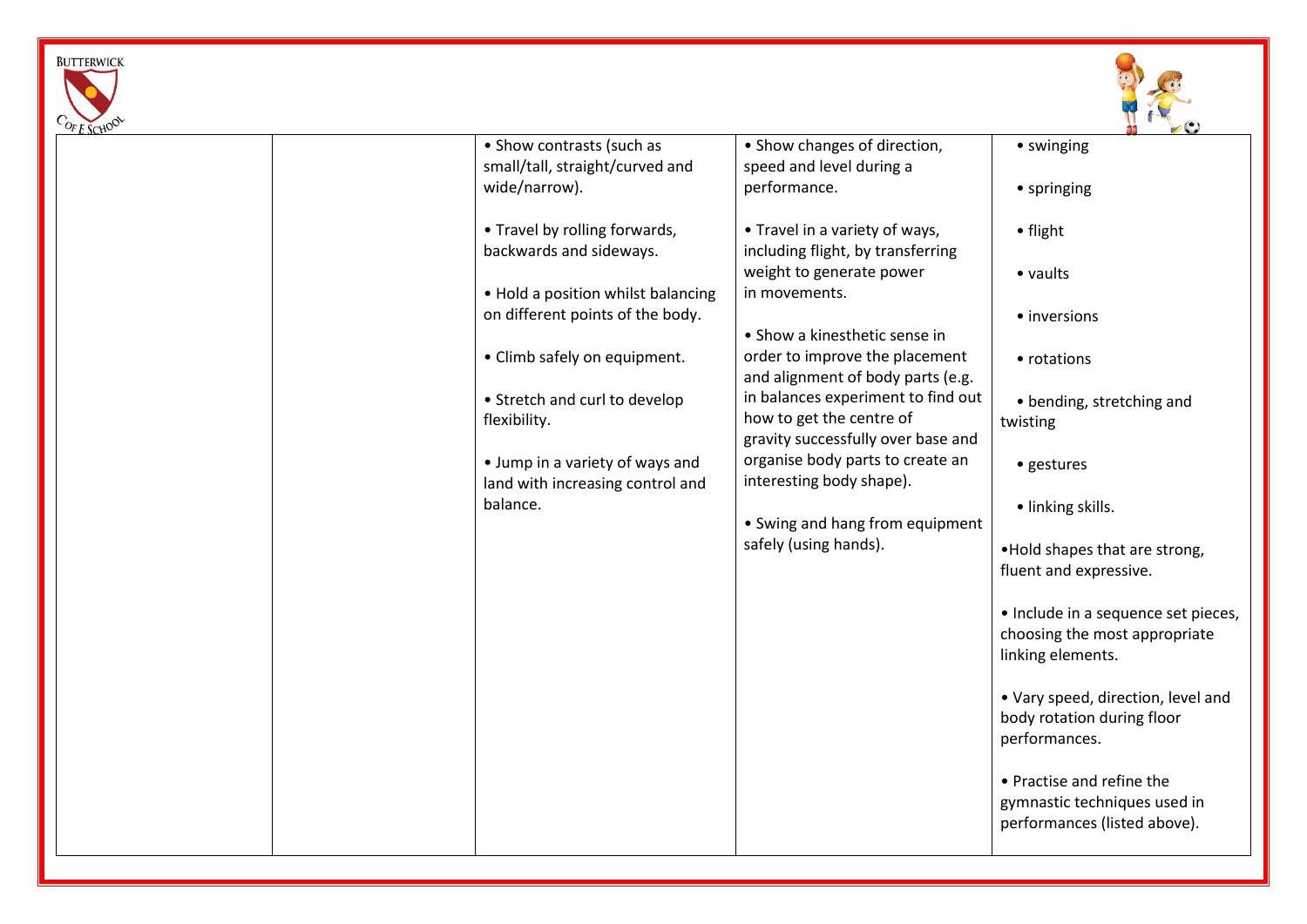



| $v_t$ SCHU |           |                                    |                                   | $\sim$                             |
|------------|-----------|------------------------------------|-----------------------------------|------------------------------------|
|            |           |                                    |                                   | • Demonstrate good kinesthetic     |
|            |           |                                    |                                   | awareness (placement and           |
|            |           |                                    |                                   | alignment of body parts is usually |
|            |           |                                    |                                   | good in well-rehearsed actions).   |
|            |           |                                    |                                   |                                    |
|            |           |                                    |                                   | • Use equipment to vault and to    |
|            |           |                                    |                                   | swing (remaining upright).         |
|            | Swimming  | • Swim unaided up to 25 metres.    | • Swim between 25 and 50          | · Swim over 100 metres unaided.    |
|            |           |                                    | metres unaided.                   |                                    |
|            |           | • Use one basic stroke, breathing  |                                   | • Use breast stroke, front crawl   |
|            |           | correctly.                         | • Use more than one stroke and    | and back stroke, ensuring that     |
|            |           |                                    | coordinate breathing as           | breathing is correct so as not to  |
|            |           | • Control leg movements.           | appropriate for the stroke        | interrupt the pattern of           |
|            |           |                                    | being used.                       | swimming.                          |
|            |           |                                    |                                   |                                    |
|            |           |                                    | • Coordinate leg and arm          | • Swim fluently with controlled    |
|            |           |                                    | movements.                        | strokes.                           |
|            |           |                                    |                                   |                                    |
|            |           |                                    | • Swim at the surface and below   | • Turn efficiently at the end of a |
|            |           |                                    | the water.                        | length.                            |
|            | Athletics | • Athletic activities are combined | • Sprint over a short distance up | • Combine sprinting with low       |
|            |           | with games in Years 1 and 2.       | to 60 metres.                     | hurdles over 60 metres.            |
|            |           |                                    |                                   |                                    |
|            |           |                                    | • Run over a longer distance,     | • Choose the best place for        |
|            |           |                                    | conserving                        | running over a variety of          |
|            |           |                                    |                                   | distances.                         |
|            |           |                                    | energy in order to sustain        |                                    |
|            |           |                                    | performance.                      | • Throw accurately and refine      |
|            |           |                                    |                                   | performance by analysing           |
|            |           |                                    | • Use a range of throwing         | technique and body shape.          |
|            |           |                                    | techniques (such as under arm,    |                                    |
|            |           |                                    |                                   | • Show control in take off and     |
|            |           |                                    | over arm).                        |                                    |
|            |           |                                    |                                   | landings when jumping.             |
|            |           |                                    |                                   |                                    |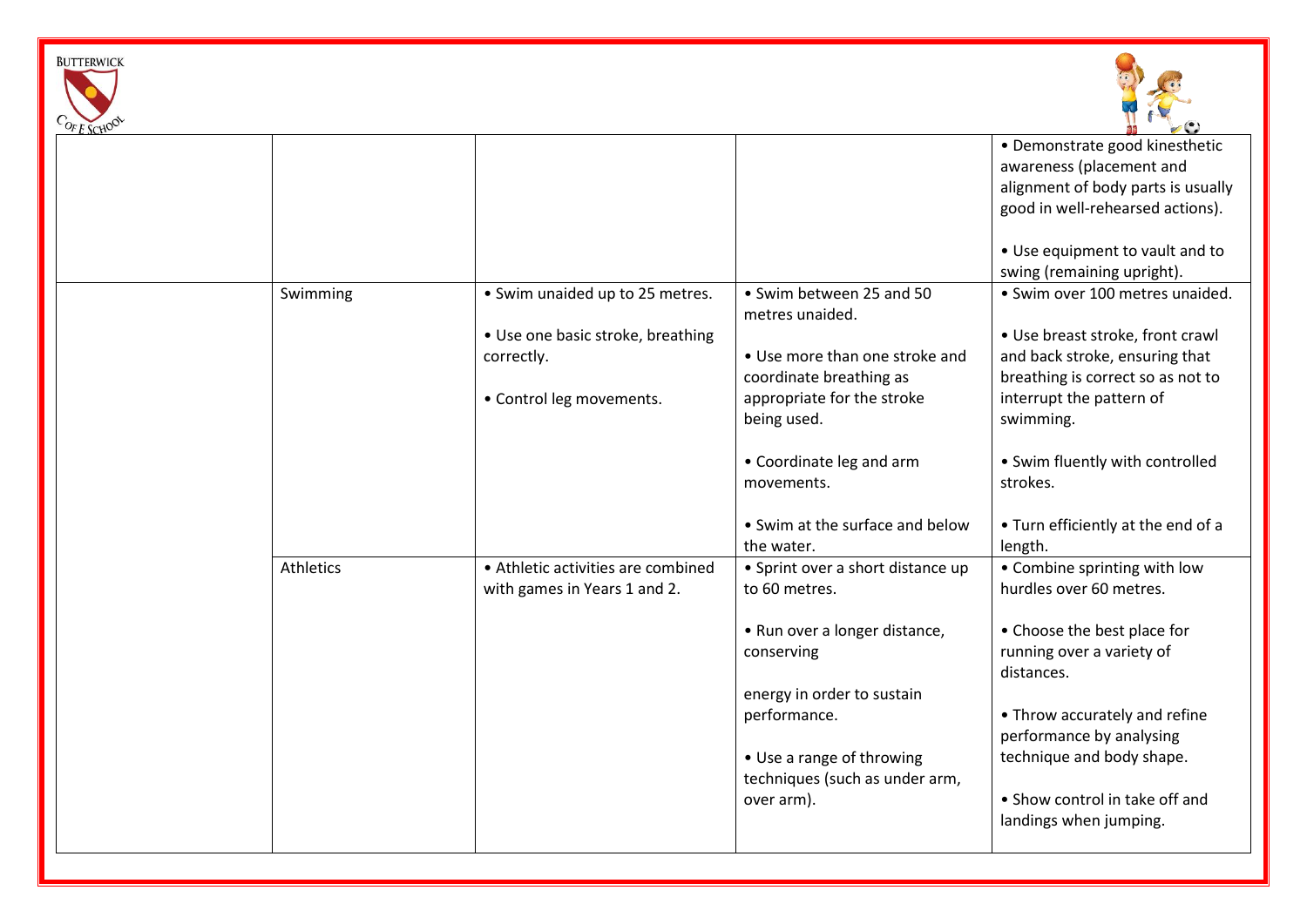



| • Throw with accuracy to hit a<br>• Compete with others and keep<br>track of personal best<br>target or cover a distance.<br>performances, setting targets for<br>• Jump in a number of ways, using<br>improvement.<br>a run up where appropriate.<br>• Compete with others and aim to<br>improve personal best<br>performances.<br>• Not applicable.<br>• Arrive properly equipped for<br>Outdoor and adventurous<br>• Select appropriate equipment<br>outdoor and adventurous activity.<br>for outdoor and adventurous<br>activities<br>activity.<br>• Understand the need to<br>show accomplishment in<br>• Identify possible risks and ways<br>to manage them, asking for and<br>managing risks.<br>listening carefully to expert<br>advice.<br>• Show an ability to both lead and<br>form part of a team.<br>• Embrace both leadership and<br>team roles and gain the<br>• Support others and seek<br>commitment and respect of<br>support if required when the<br>situation dictates.<br>a team.<br>• Empathise with others and offer<br>• Show resilience when plans do<br>support without being asked. Seek<br>not work and initiative to try new<br>support from the team and the<br>ways of working.<br>experts if in any doubt.<br>• Use maps, compasses and<br>digital devices to orientate<br>• Remain positive even in the<br>most challenging circumstances,<br>themselves.<br>rallying others if need be.<br>• Remain aware of changing<br>conditions and change plans if | $r_L$ scho |  |            |  |
|-------------------------------------------------------------------------------------------------------------------------------------------------------------------------------------------------------------------------------------------------------------------------------------------------------------------------------------------------------------------------------------------------------------------------------------------------------------------------------------------------------------------------------------------------------------------------------------------------------------------------------------------------------------------------------------------------------------------------------------------------------------------------------------------------------------------------------------------------------------------------------------------------------------------------------------------------------------------------------------------------------------------------------------------------------------------------------------------------------------------------------------------------------------------------------------------------------------------------------------------------------------------------------------------------------------------------------------------------------------------------------------------------------------------------------------------------------------------------------------------|------------|--|------------|--|
|                                                                                                                                                                                                                                                                                                                                                                                                                                                                                                                                                                                                                                                                                                                                                                                                                                                                                                                                                                                                                                                                                                                                                                                                                                                                                                                                                                                                                                                                                           |            |  |            |  |
|                                                                                                                                                                                                                                                                                                                                                                                                                                                                                                                                                                                                                                                                                                                                                                                                                                                                                                                                                                                                                                                                                                                                                                                                                                                                                                                                                                                                                                                                                           |            |  |            |  |
|                                                                                                                                                                                                                                                                                                                                                                                                                                                                                                                                                                                                                                                                                                                                                                                                                                                                                                                                                                                                                                                                                                                                                                                                                                                                                                                                                                                                                                                                                           |            |  |            |  |
|                                                                                                                                                                                                                                                                                                                                                                                                                                                                                                                                                                                                                                                                                                                                                                                                                                                                                                                                                                                                                                                                                                                                                                                                                                                                                                                                                                                                                                                                                           |            |  |            |  |
|                                                                                                                                                                                                                                                                                                                                                                                                                                                                                                                                                                                                                                                                                                                                                                                                                                                                                                                                                                                                                                                                                                                                                                                                                                                                                                                                                                                                                                                                                           |            |  |            |  |
|                                                                                                                                                                                                                                                                                                                                                                                                                                                                                                                                                                                                                                                                                                                                                                                                                                                                                                                                                                                                                                                                                                                                                                                                                                                                                                                                                                                                                                                                                           |            |  |            |  |
|                                                                                                                                                                                                                                                                                                                                                                                                                                                                                                                                                                                                                                                                                                                                                                                                                                                                                                                                                                                                                                                                                                                                                                                                                                                                                                                                                                                                                                                                                           |            |  |            |  |
|                                                                                                                                                                                                                                                                                                                                                                                                                                                                                                                                                                                                                                                                                                                                                                                                                                                                                                                                                                                                                                                                                                                                                                                                                                                                                                                                                                                                                                                                                           |            |  |            |  |
|                                                                                                                                                                                                                                                                                                                                                                                                                                                                                                                                                                                                                                                                                                                                                                                                                                                                                                                                                                                                                                                                                                                                                                                                                                                                                                                                                                                                                                                                                           |            |  |            |  |
|                                                                                                                                                                                                                                                                                                                                                                                                                                                                                                                                                                                                                                                                                                                                                                                                                                                                                                                                                                                                                                                                                                                                                                                                                                                                                                                                                                                                                                                                                           |            |  |            |  |
|                                                                                                                                                                                                                                                                                                                                                                                                                                                                                                                                                                                                                                                                                                                                                                                                                                                                                                                                                                                                                                                                                                                                                                                                                                                                                                                                                                                                                                                                                           |            |  |            |  |
|                                                                                                                                                                                                                                                                                                                                                                                                                                                                                                                                                                                                                                                                                                                                                                                                                                                                                                                                                                                                                                                                                                                                                                                                                                                                                                                                                                                                                                                                                           |            |  |            |  |
|                                                                                                                                                                                                                                                                                                                                                                                                                                                                                                                                                                                                                                                                                                                                                                                                                                                                                                                                                                                                                                                                                                                                                                                                                                                                                                                                                                                                                                                                                           |            |  |            |  |
|                                                                                                                                                                                                                                                                                                                                                                                                                                                                                                                                                                                                                                                                                                                                                                                                                                                                                                                                                                                                                                                                                                                                                                                                                                                                                                                                                                                                                                                                                           |            |  |            |  |
|                                                                                                                                                                                                                                                                                                                                                                                                                                                                                                                                                                                                                                                                                                                                                                                                                                                                                                                                                                                                                                                                                                                                                                                                                                                                                                                                                                                                                                                                                           |            |  |            |  |
|                                                                                                                                                                                                                                                                                                                                                                                                                                                                                                                                                                                                                                                                                                                                                                                                                                                                                                                                                                                                                                                                                                                                                                                                                                                                                                                                                                                                                                                                                           |            |  |            |  |
|                                                                                                                                                                                                                                                                                                                                                                                                                                                                                                                                                                                                                                                                                                                                                                                                                                                                                                                                                                                                                                                                                                                                                                                                                                                                                                                                                                                                                                                                                           |            |  |            |  |
|                                                                                                                                                                                                                                                                                                                                                                                                                                                                                                                                                                                                                                                                                                                                                                                                                                                                                                                                                                                                                                                                                                                                                                                                                                                                                                                                                                                                                                                                                           |            |  |            |  |
|                                                                                                                                                                                                                                                                                                                                                                                                                                                                                                                                                                                                                                                                                                                                                                                                                                                                                                                                                                                                                                                                                                                                                                                                                                                                                                                                                                                                                                                                                           |            |  |            |  |
|                                                                                                                                                                                                                                                                                                                                                                                                                                                                                                                                                                                                                                                                                                                                                                                                                                                                                                                                                                                                                                                                                                                                                                                                                                                                                                                                                                                                                                                                                           |            |  |            |  |
|                                                                                                                                                                                                                                                                                                                                                                                                                                                                                                                                                                                                                                                                                                                                                                                                                                                                                                                                                                                                                                                                                                                                                                                                                                                                                                                                                                                                                                                                                           |            |  |            |  |
|                                                                                                                                                                                                                                                                                                                                                                                                                                                                                                                                                                                                                                                                                                                                                                                                                                                                                                                                                                                                                                                                                                                                                                                                                                                                                                                                                                                                                                                                                           |            |  |            |  |
|                                                                                                                                                                                                                                                                                                                                                                                                                                                                                                                                                                                                                                                                                                                                                                                                                                                                                                                                                                                                                                                                                                                                                                                                                                                                                                                                                                                                                                                                                           |            |  |            |  |
|                                                                                                                                                                                                                                                                                                                                                                                                                                                                                                                                                                                                                                                                                                                                                                                                                                                                                                                                                                                                                                                                                                                                                                                                                                                                                                                                                                                                                                                                                           |            |  |            |  |
|                                                                                                                                                                                                                                                                                                                                                                                                                                                                                                                                                                                                                                                                                                                                                                                                                                                                                                                                                                                                                                                                                                                                                                                                                                                                                                                                                                                                                                                                                           |            |  |            |  |
|                                                                                                                                                                                                                                                                                                                                                                                                                                                                                                                                                                                                                                                                                                                                                                                                                                                                                                                                                                                                                                                                                                                                                                                                                                                                                                                                                                                                                                                                                           |            |  |            |  |
|                                                                                                                                                                                                                                                                                                                                                                                                                                                                                                                                                                                                                                                                                                                                                                                                                                                                                                                                                                                                                                                                                                                                                                                                                                                                                                                                                                                                                                                                                           |            |  |            |  |
|                                                                                                                                                                                                                                                                                                                                                                                                                                                                                                                                                                                                                                                                                                                                                                                                                                                                                                                                                                                                                                                                                                                                                                                                                                                                                                                                                                                                                                                                                           |            |  |            |  |
|                                                                                                                                                                                                                                                                                                                                                                                                                                                                                                                                                                                                                                                                                                                                                                                                                                                                                                                                                                                                                                                                                                                                                                                                                                                                                                                                                                                                                                                                                           |            |  |            |  |
|                                                                                                                                                                                                                                                                                                                                                                                                                                                                                                                                                                                                                                                                                                                                                                                                                                                                                                                                                                                                                                                                                                                                                                                                                                                                                                                                                                                                                                                                                           |            |  |            |  |
|                                                                                                                                                                                                                                                                                                                                                                                                                                                                                                                                                                                                                                                                                                                                                                                                                                                                                                                                                                                                                                                                                                                                                                                                                                                                                                                                                                                                                                                                                           |            |  |            |  |
|                                                                                                                                                                                                                                                                                                                                                                                                                                                                                                                                                                                                                                                                                                                                                                                                                                                                                                                                                                                                                                                                                                                                                                                                                                                                                                                                                                                                                                                                                           |            |  |            |  |
|                                                                                                                                                                                                                                                                                                                                                                                                                                                                                                                                                                                                                                                                                                                                                                                                                                                                                                                                                                                                                                                                                                                                                                                                                                                                                                                                                                                                                                                                                           |            |  |            |  |
|                                                                                                                                                                                                                                                                                                                                                                                                                                                                                                                                                                                                                                                                                                                                                                                                                                                                                                                                                                                                                                                                                                                                                                                                                                                                                                                                                                                                                                                                                           |            |  | necessary. |  |